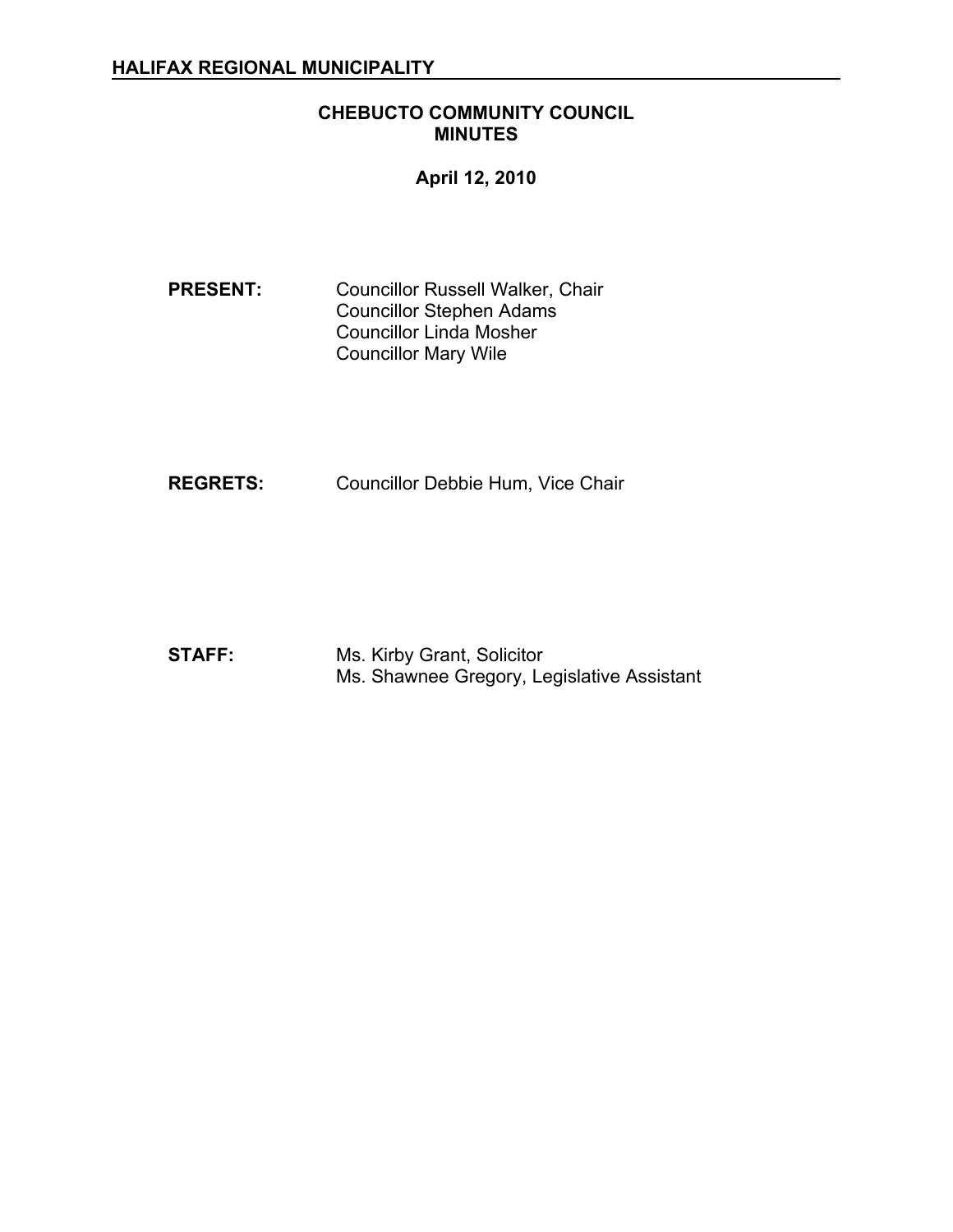# TABLE OF CONTENTS

2

| 1 <sub>1</sub>   |                                                                                                                                                                                                                                   |  |  |  |  |
|------------------|-----------------------------------------------------------------------------------------------------------------------------------------------------------------------------------------------------------------------------------|--|--|--|--|
| 2.               |                                                                                                                                                                                                                                   |  |  |  |  |
| 3.               | APPROVAL OF THE ORDER OF BUSINESS AND APPROVAL OF                                                                                                                                                                                 |  |  |  |  |
| $\overline{4}$ . | BUSINESS ARISING OUT OF THE MINUTES  4<br>4.1<br>4.1.1 75 Rockingstone Road Re: Sidewalk  4<br>4.1.2 Keefe Drive - Emergency Concerns Due to Road Condition and<br>4.1.3 HRM Corporate Call Centre 490-4000 - Resident Concerns 4 |  |  |  |  |
| 5.               |                                                                                                                                                                                                                                   |  |  |  |  |
| 6.               |                                                                                                                                                                                                                                   |  |  |  |  |
| 7.               |                                                                                                                                                                                                                                   |  |  |  |  |
| 8.               | 8.1<br>8.1.1 Case 01359: Rezoning - 7 and 11 Mont Street, Halifax  5<br>8.2                                                                                                                                                       |  |  |  |  |
| 9.               | CORRESPONDENCE, PETITIONS AND PRESENTATIONS  7<br>9.1<br>9.1.1 Mr. Bob MacDonald, Chair, North West Trails Association<br>9.2<br>9.3                                                                                              |  |  |  |  |
| 10.              | 10.1<br>10.1.1 Case 01251: Amendments to Halifax MPS - Western Shore<br>10.2<br>Councillor<br>10.2.1 Resident Traffic and Safety Concerns - Fairmount Subdivision -                                                               |  |  |  |  |
| 11.              |                                                                                                                                                                                                                                   |  |  |  |  |
| 12.              |                                                                                                                                                                                                                                   |  |  |  |  |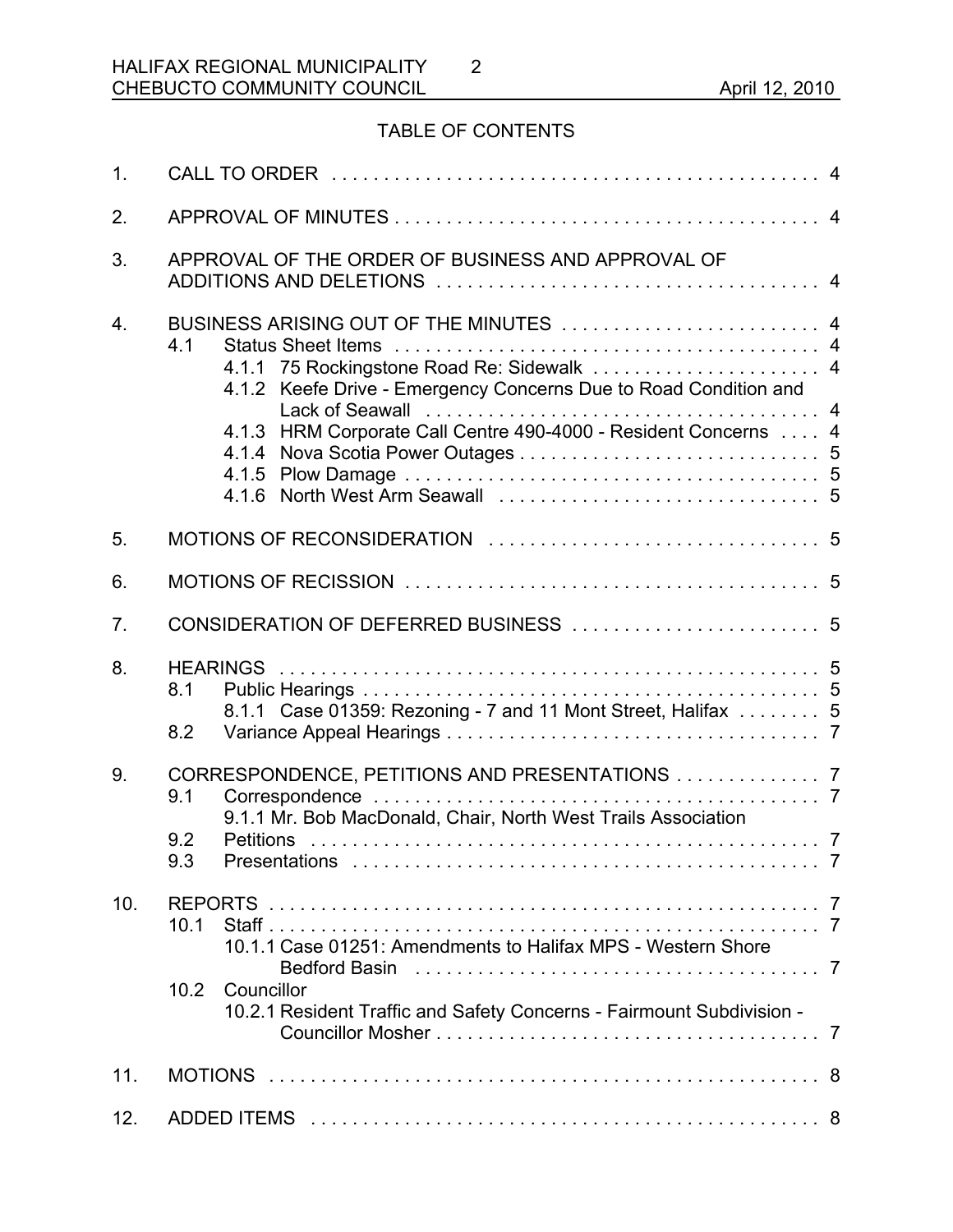# HALIFAX REGIONAL MUNICIPALITY CHEBUCTO COMMUNITY COUNCIL **COUNCIL April 12, 2010**

|  | 12.1 Case 01317: Amending Stage II Development Agreement - Home Depot,                                                                      |  |
|--|---------------------------------------------------------------------------------------------------------------------------------------------|--|
|  | 12.2 Case 15840: Discharging Agreement - Shaunslieve Drive, Halifax  9<br>12.3 North West Arm Drive Sidewalk Request - Councillor Mosher  9 |  |
|  |                                                                                                                                             |  |
|  |                                                                                                                                             |  |
|  |                                                                                                                                             |  |
|  |                                                                                                                                             |  |

3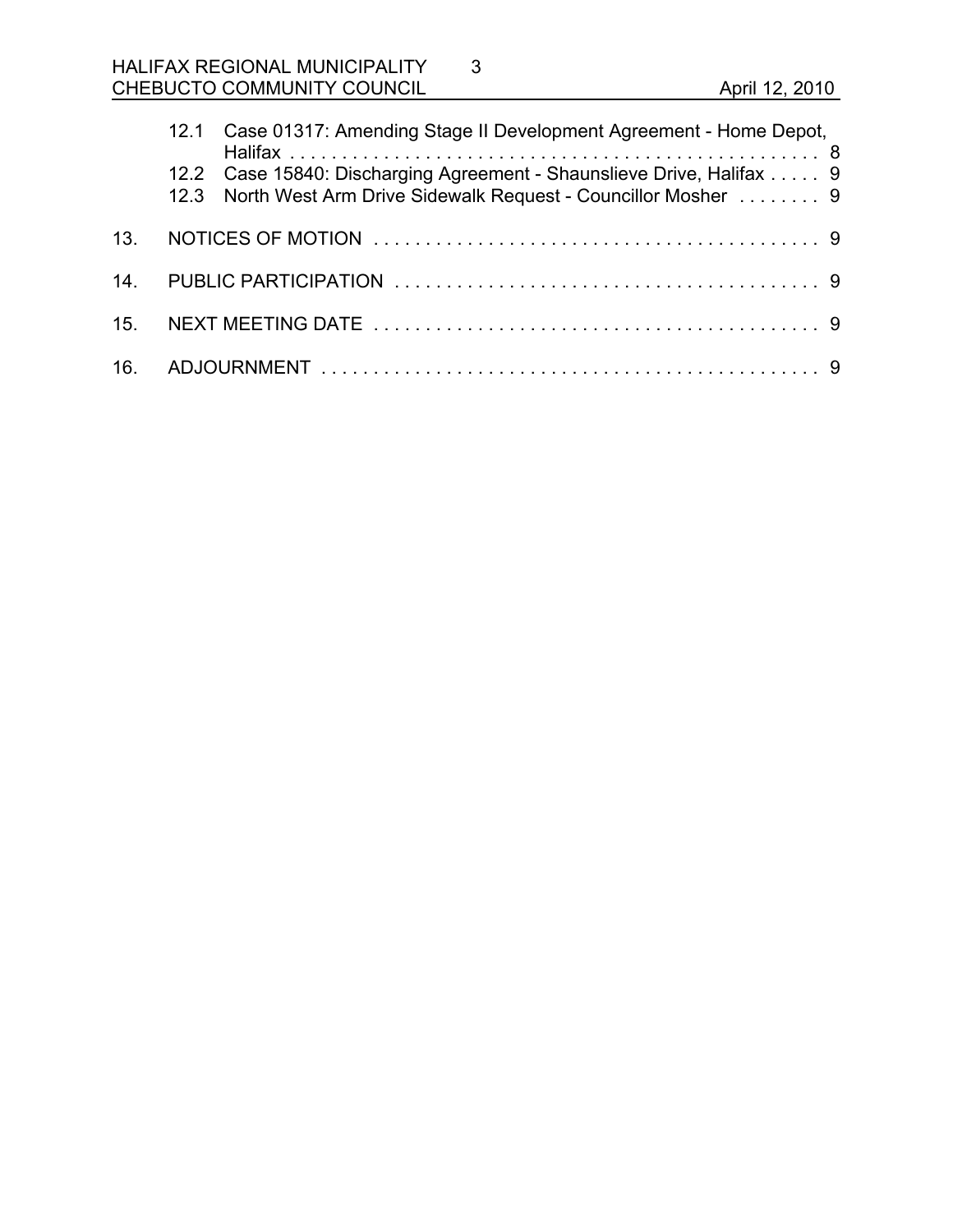# **1. CALL TO ORDER**

The Chair called the meeting to order at 7:02 p.m. at the Keshen Goodman Library.

# **2. APPROVAL OF MINUTES - March 1, 2010**

**MOVED BY Councillor Wile, seconded by Councillor Mosher, that the minutes of March 1, 2010 be approved as presented. MOTION PUT AND PASSED.**

### **3. APPROVAL OF THE ORDER OF BUSINESS AND APPROVAL OF ADDITIONS AND DELETIONS**

Additions:

12.1 Case 01317: Amending Stage II Development Agreement - Home Depot, Halifax

12.3 Northwest Arm Drive Sidewalk Request - Councillor Mosher

As Councillor Hum had sent her regrets it was requested that the following items be deferred to the May 3, 2010 meeting:

Deferrals:

10.1.1 Case 01251: Amendments to Halifax MPS - Western Shore Bedford Basin 12.2 Case 15840: Discharging Agreement - Shaunslieve Drive, Halifax

### **MOVED BY Councillor Adams, seconded by Councillor Wile, that the agenda be approved as amended. MOTION PUT AND PASSED.**

# **4. BUSINESS ARISING OUT OF THE MINUTES**

# **4.1 Status Sheet Items**

# **4.1.1 75 Rockingstone Road Re: Sidewalk**

Councillor Adams indicated that he had received no further information regarding this matter and requested an update from staff.

Councillor Adams requested that this item remain on the Status Sheet.

### **4.1.2 Keefe Drive - Emergency Concerns Due to Road Condition and Lack of Seawall**

Councillor Mosher requested that this item remain on the Status Sheet; noting that if the matter went to Regional Council first the report would be circulated to Community Council as information and the item could then be removed from the Status Sheet.

# **4.1.3 HRM Corporate Call Centre 490-4000 - Resident Concerns**

• An information report dated March 16, 2010 was before Community Council.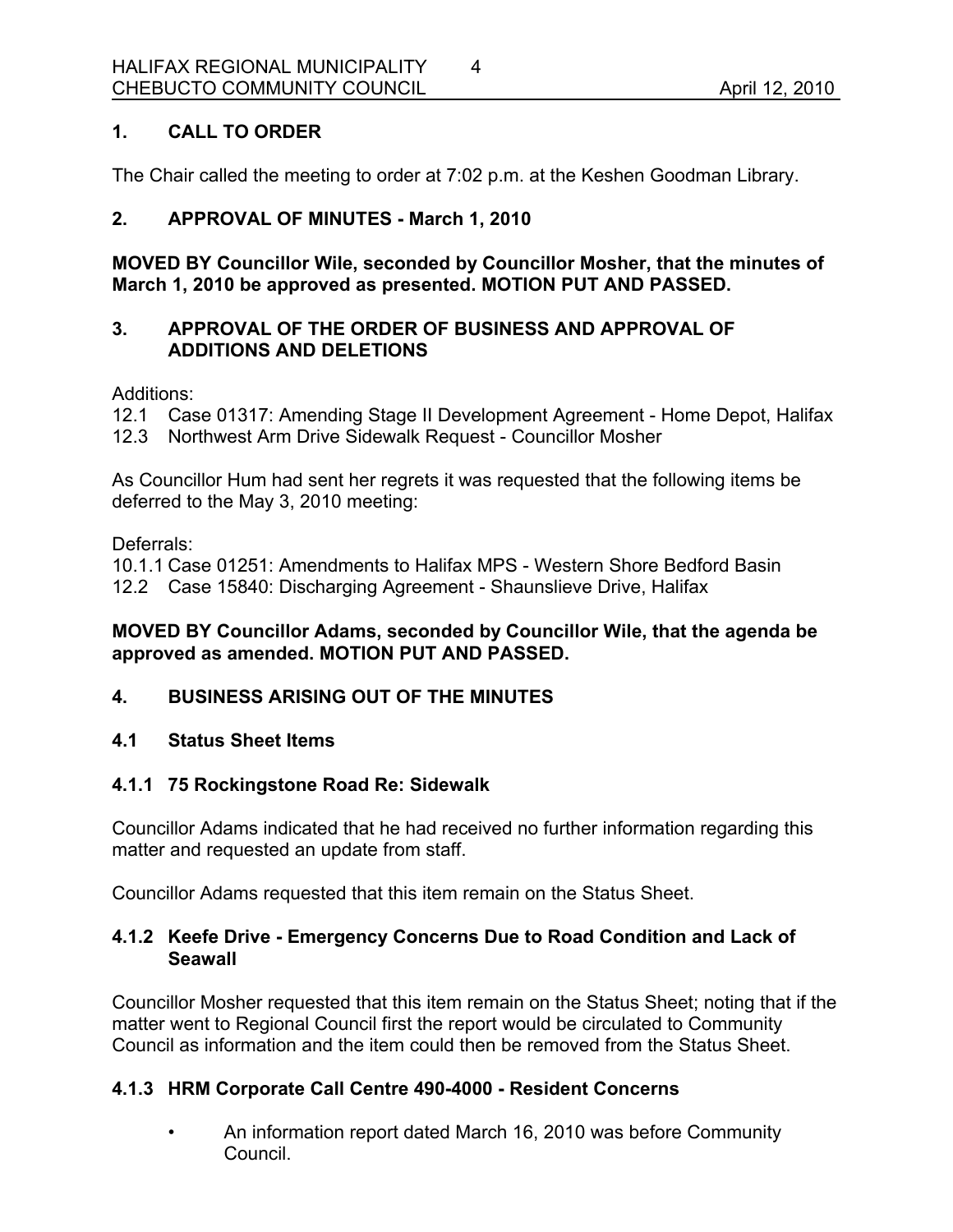Councillor Mosher indicated that the report dated March 16, 2010 referenced one day; noting that although she mentioned additional days when she brought the item forward she would accept the report and discuss the matter further with staff.

Councillor Mosher indicated that this item could be removed from the Status Sheet.

### **4.1.4 Nova Scotia Power Outages**

On behalf of Councillor Hum, it was noted that a report was forthcoming.

This item will remain on the Status Sheet.

### **4.1.5 Plow Damage**

Councillor Adams advised that there was no update on the this matter and indicated that he would like this item to remain on the Status Sheet.

### **4.1.6 North West Arm Seawall**

Councillor Mosher advised that there was no update on this matter; noting that when a report comes forward she would like to request a staff presentation as well.

Councillor Mosher indicated that she would like this item to remain on the Status Sheet.

### **5. MOTIONS OF RECONSIDERATION - NONE**

- **6. MOTIONS OF RECISSION NONE**
- **7. CONSIDERATION OF DEFERRED BUSINESS NONE**
- **8. HEARINGS**
- **8.1 Public Hearings**

#### **8.1.1 Case 01359: Rezoning - 7 and 11 Mont Street, Halifax**

• A report dated February 1, 2010 was before Community Council.

Ms. Mackenzie Stonehocker, Planner, provided the presentation on Case 01359: Rezoning - 7 and 11 Mont Street, Halifax. Highlights were as follows:

- The request for rezoning was from the Edward Jost Children's Centre which provides care for 52 children during the week
- 11 Mont Street is a single unit dwelling and the Edward Jost Children's Centre wishes to place an additional day care on the site to accommodate 54 more children and this is not permitted in the current zone
- The zone in question falls under the Mainland South Secondary Plan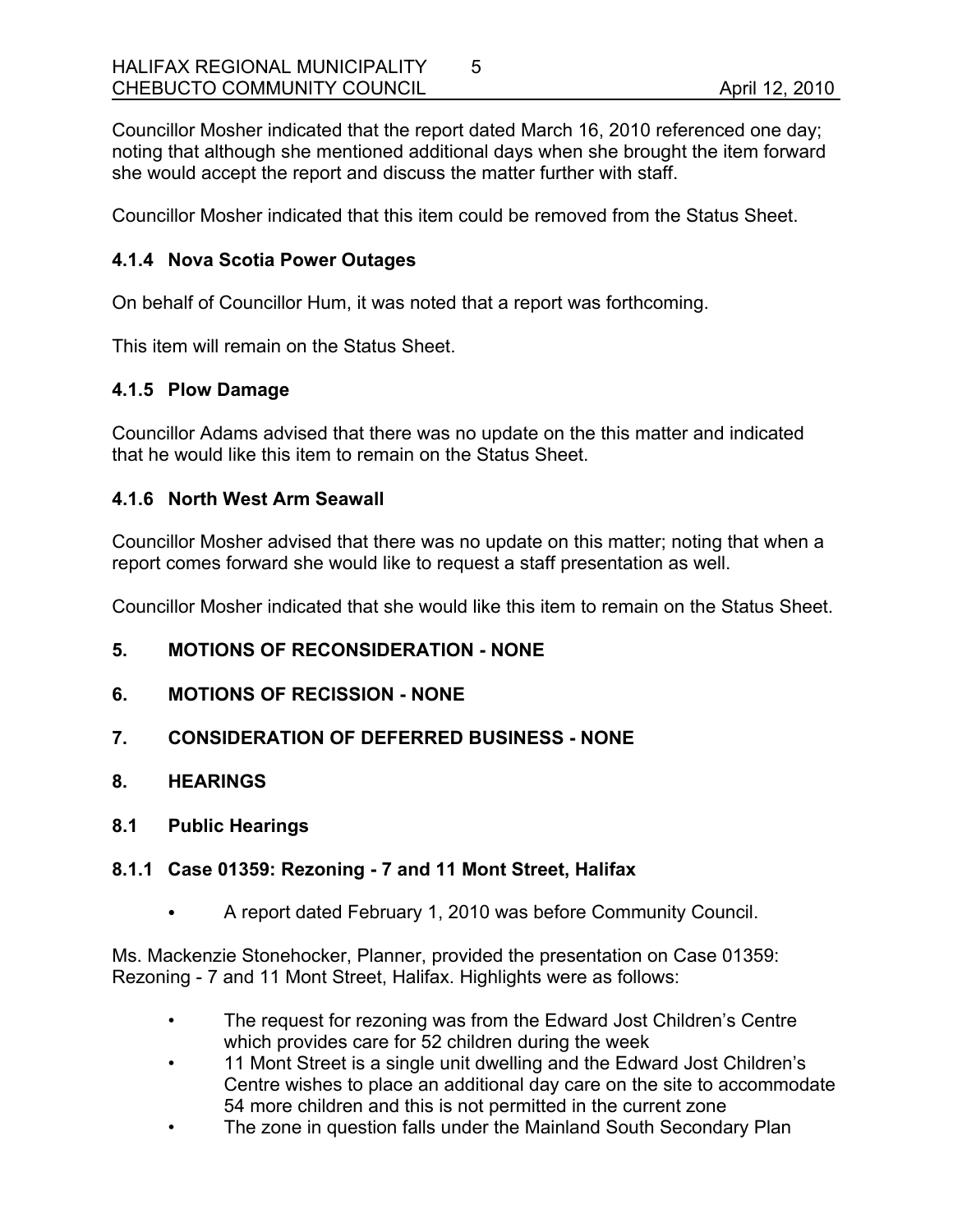- If the staff recommendation is approved a variety of uses such as parks, community facilities, day cares and schools will also be permitted in the zone
- A Public Information Meeting was held and public feedback was generally in support of the day care and expansions, however, the main public concern was traffic on Mont Street

The Chair reviewed the Rules of Procedure for Public Hearings and called for those wishing to speak for or against Case 01359: Rezoning - 7 and 11 Mont Street, Halifax.

**Ms. Kathleen Couture**, Tantallon, indicated that she was the Executive Director of the Edward Jost Children's Centre and submitted the Expansion Plan for the record. Ms. Couture thanked Chebucto Community Council for allowing the Centre to have this Public Hearing and for allowing her to present. In closing, she advised that she was available to answer any questions.

**Ms. Jessie Hampton**, Hillary Street, expressed concern regarding traffic on Mont Street; noting that the traffic coming in and out of the intersection was unbelievable. In closing, she expressed concern that something desperate may occur as a result.

**Mr. Lloyd Robbins**, of Quackenbush, Thomson and Robbins and legal council for the Edward Jost Children's centre, wished to address the traffic concerns; noting that the Edward Jost Children's Centre agreed with the concerns regarding the Mont Street intersection, however, they did not believe the additional day care would impact the traffic volume. He advised that most children who attended the daycare arrived by bus; indicating that a traffic study had been done which had concluded that there would only be approximately 15 additional cars coming to the daycare between 7:00 a.m. and 9:00 a.m. and 4:00 p.m. and 6:00 p.m. as a result of the expansion. Mr. Robins concluded that the additional daycare centre would not add to the existing problem at the Herring Cove Road and Mont Street intersection.

The Chair called three times for additional speakers. Hearing none, the following motion was placed:

### **MOVED BY Councillor Wile, seconded by Councillor Adams, that the public hearing be closed. MOTION PUT AND PASSED.**

Councillor Adams advised that he understood the traffic concerns. He stated that, aside from the main issue at hand, he would like to request that HRM Traffic Engineers investigate the access and egress at the intersection of Mont Street and Herring Cove Road. Councillor Adams requested that residents contact the police regarding any illegally parked U Hauls as that was a separate issue as well.

**MOVED BY Councillor Adams, seconded by Councillor Mosher, that Chebucto Community Council approve the rezoning of 7 and 11 Mont Street, Halifax, from R-2P (General Residential) to P (Park and Institutional), as identified in Attachment A of the report dated February 1, 2010.**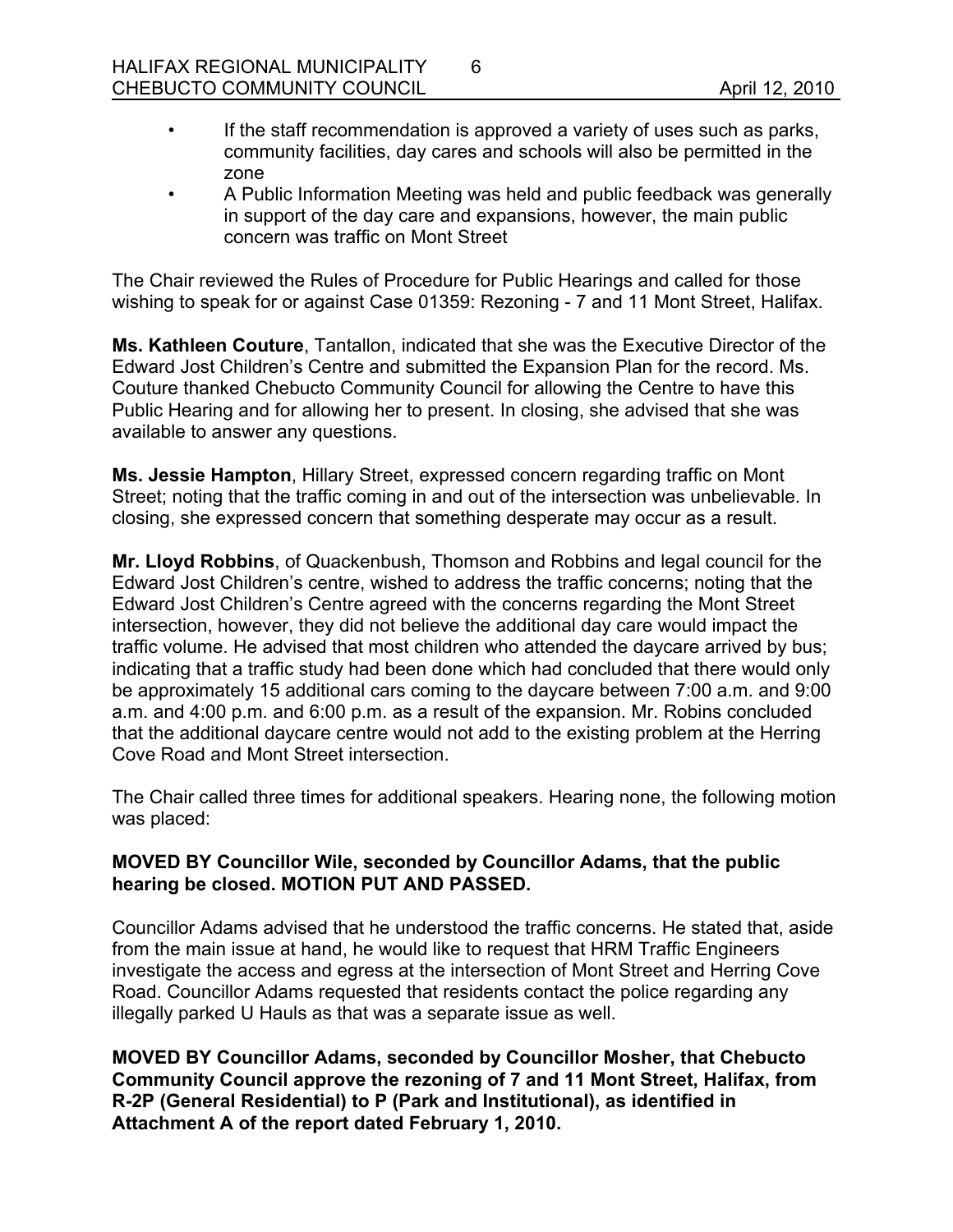Councillor Mosher thanked Ms. Couture and her staff for their initiative. She stated that they had delivered the submitted Expansion Plan booklets to everyone in the neighbourhood; noting that there was a need for more day cares in Districts 17 and 18. Regarding traffic, Councillor Mosher indicated that, as part of the Regional Plan, widening would continue from the Armdale Rotary up Herring Cove Road. She noted that HRM did have a long term plan to improve traffic safety, which was a priority, however, there was no funding in the budget available for this at the moment.

# **MOTION PUT AND PASSED.**

- **8.2 Variance Appeal Hearings None**
- **9. CORRESPONDENCE, PETITIONS AND PRESENTATIONS**
- **9.1 Correspondence**

### **9.1.1 Mr. Bob MacDonald, Chair, North West Trails Association**

• Correspondence dated April 12, 2010 from Mr. Bob MacDonald, Chair, Halifax North West Trails Association, was submitted.

The Chair advised that Community Council had received the correspondence dated April 12, 2010 from Mr. Bob MacDonald electronically. He indicated that Mr. MacDonald's concerns were being acted upon by a Committee which included Councillor Wile and Halifax West High School.

The correspondence was received as information for the record.

- **9.2 Petitions None**
- **9.3 Presentations None**
- **10. REPORTS**
- **10.1 Staff**

### **10.1.1 Case 01251: Amendments to Halifax MPS - Western Shore Bedford Basin**

This item was deferred to the May 3, 2010 meeting.

### **10.2 Councillor**

### **10.2.1 Resident Traffic and Safety Concerns - Fairmount Subdivision - Councillor Mosher**

Councillor Mosher advised that she had been working with staff regarding speeding issues in the Fairmount Subdivision; noting that there was also a concern that drivers were using the area as a short cut to avoid the Armdale Rotary.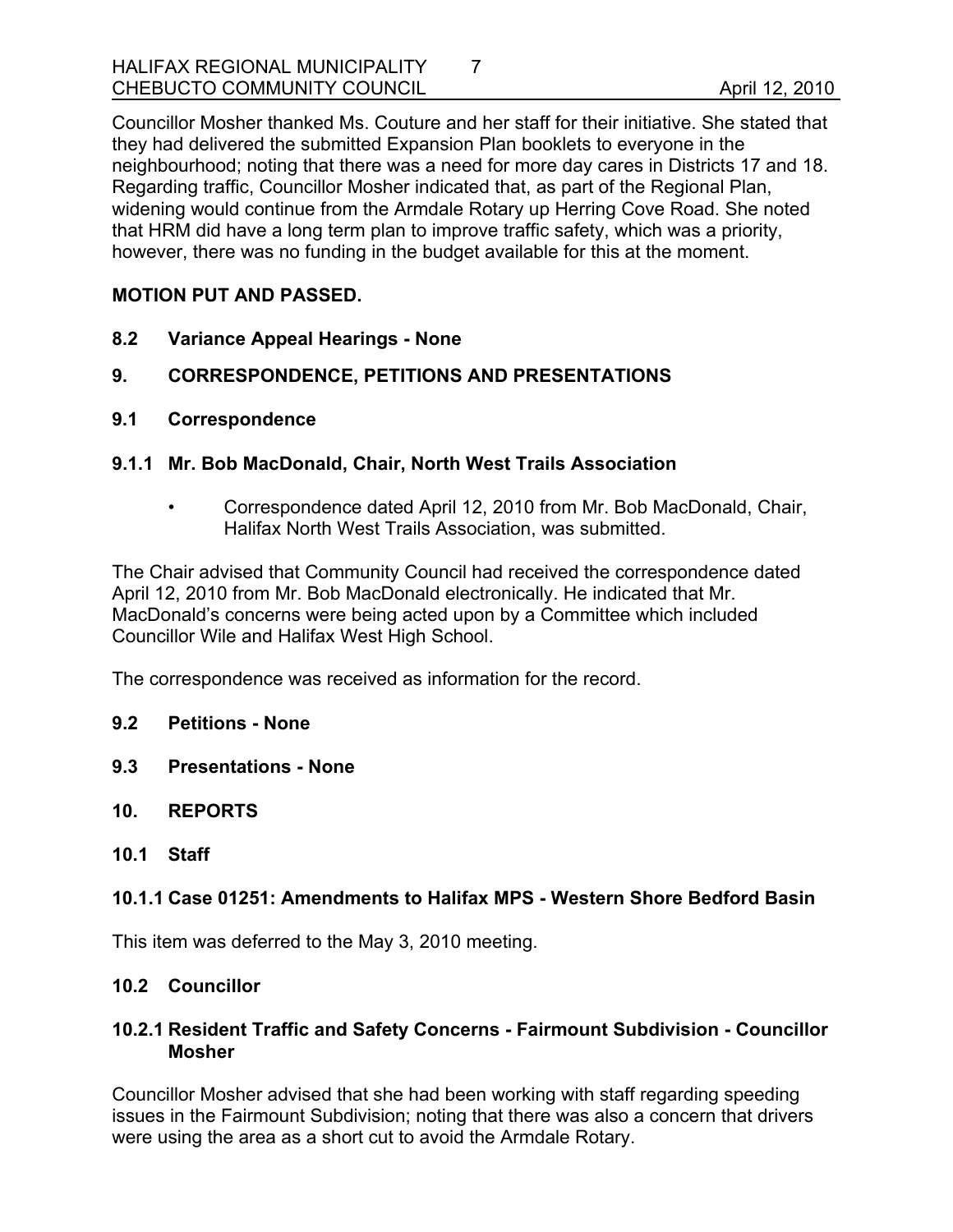#### **MOVED BY Councillor Mosher, seconded by Councillor Adams that Chebucto Community Council request a report regarding short cutting, speeding and traffic calming in the Fairmount Subdivision.**

8

Councillor Mosher indicated, for the record, that the Chain of Lake Trail would be going through the Fairmount Subdivision; noting that this area could be used as a pilot project for designated bike lanes in subdivisions. She also stated that there were few sidewalks in the Subdivision and that the area was not designed for the traffic volume it was now receiving. In closing, she advised that she intended to have the study available to residents in the Subdivision.

### **MOTION PUT AND PASSED.**

- **11. MOTIONS NONE**
- **12. ADDED ITEMS**

### **12.1 Case 01317: Amending Stage II Development Agreement - Home Depot, Halifax**

• A supplementary report dated March 24, 2010 was before Community Council.

Ms. Patricia Hughes, Planner, provided the presentation on Case 01317: Amending Stage II Development Agreement - Home Depot, Halifax. Highlights were as follows:

- A Public Hearing was held on March 1, 2010 at which time Chebucto Community Council approved Stage I of the Development Agreement
- The Agreement will allow Home Depot to display assembled items and up to 10 trailers for sale in the parking lot
- Existing cart corrals and propane tanks will also be permitted in the parking lot
- Sun Life Assurance Company of Canada, the abutting property owner, submitted a letter with five specific requests of which staff considered and outlined in the supplementary report dated March 24, 2010

# **MOVED BY Councillor Wile, seconded by Councillor Mosher, that Chebucto Community Council:**

- **1. Approve by resolution the Stage II Amending Agreement as shown in Attachment "A" of the report dated March 24, 2010; and**
- **2. Require the agreement be signed within 120 days, or any extension thereof granted by Council on request of the applicant, from the date of final approval by Council and any other bodies as necessary, including applicable appeal periods, whichever is later; otherwise this approval will be void and obligations arising hereunder shall be at an end.**